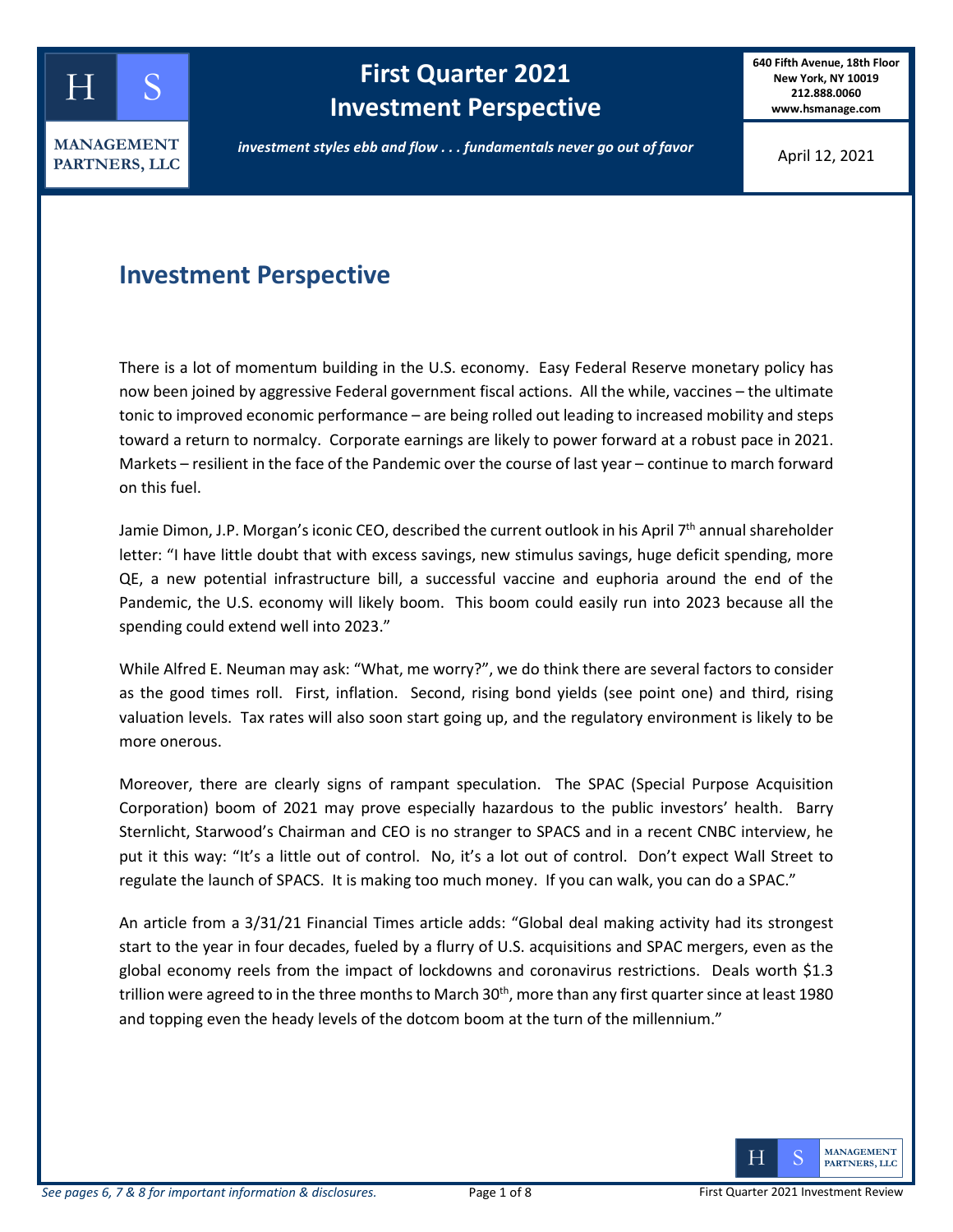

And while GameStop may have once been all the rage, NFTs (non-fungible tokens) are now this year's model. These ever-changing pockets of speculation reflect a very easy money world, stimulus money gone bad, and the growing influence of the retail investor (along with the explosion of social media surrounding this phenomenon). Retail trading levels now account for as much as mutual funds and hedge funds combined and markets are now routinely moved by the latest thematic trend.



Oh, and I would be remiss if I did not mention Archegos, the failing family office/hedge funds that triggered a recent avalanche of margin calls and share sales in parts of the stock market. On the plus side, Wall Street banks seem able to absorb the blows of prime brokerage losses. On the minus side, this debacle speaks to a lack of transparency in sectors of the financial markets, excessive levels of leverage in this accommodative financial world, and the ongoing threat of more disruptions from the shadow banking system.

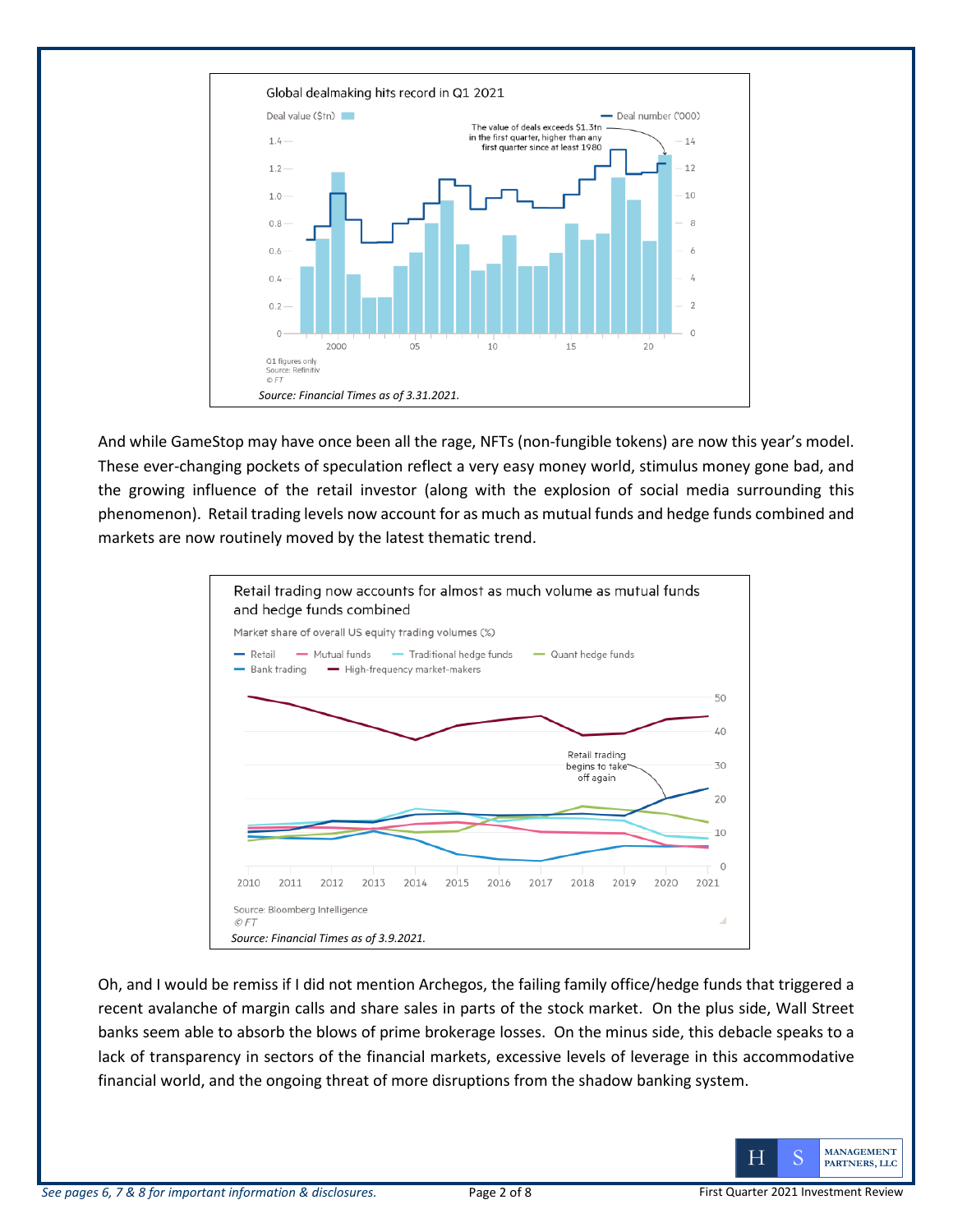#### **Do the Right Thing**

As you can tell, I have never been accused of being much fun at parties. In part, I could be suffering from the Groucho Marx syndrome: "I refuse to join any club that would have me as a member."

But after almost 61 years on the planet, 39 years in the business, and 14 years at HS Management Partners, I believe it is more about maintaining a sense of balance, remembering both reward and risk, and staying true to the principles that got us here. It's about trying to do the right thing.

A little more than a year ago, markets were reeling from the Pandemic, and our historically defensive and recession resistant portfolio was hit hard by a world in which the consumer simply stopped showing up.

Our efforts intensified on balance sheet prowess and the realization that the COVID world would last for more than a few months. It became apparent that some business models would be secularly stronger due to an acceleration of trends triggered by the Pandemic.

As your portfolio recovered and then advanced forward, the basic principles that we deploy remain consistent. It's about the business…it's about the earnings and cash flow stream…and it's about valuation.

And moving across the growth continuum still holds – from dominant, durable growth at one end of the spectrum – to more rapid, top-line growth companies on the other – so long as the fundamentals are good and the valuation is attractive.

As does our belief that active management adds value with a mindset that our client's capital is scarce capital, and efforts to deploy that capital with a clean slate mindset in the best way possible each day.

### **Watch Your Step….Still**

At the first quarter of 2021's end, the portfolio's price/earnings ratio stood at 22.8X estimated forward 12 month weighted earnings which still seems attractive with the long bond current selling at 1.7% yield.



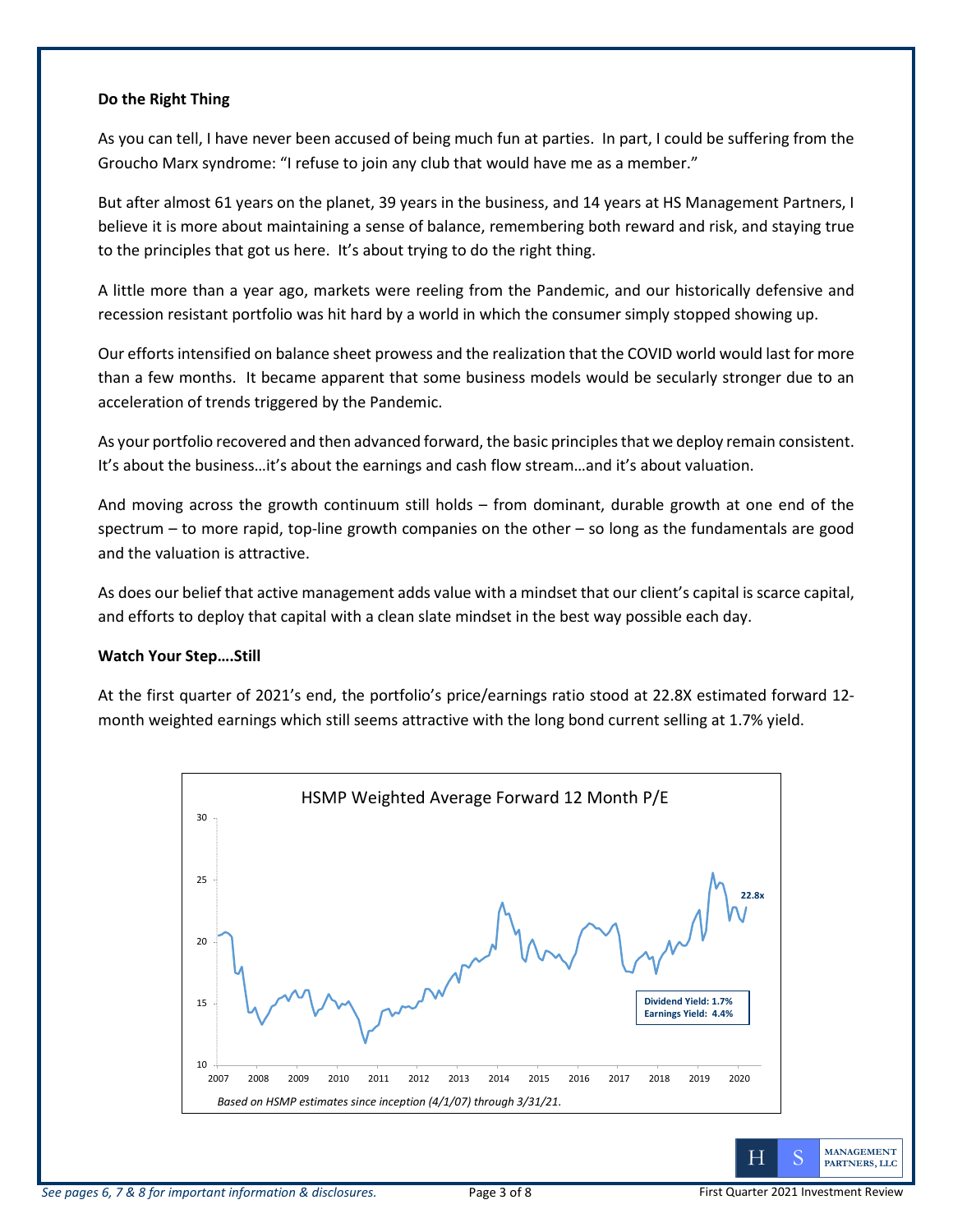As you can see, the weighted average P/E has moved up over the past several years and stands above where we began the HSMP investment journey in 2007. We may well be underestimating the E (earnings) part of the equation given favorable economic prospects. That said, it reminds us to stay vigilant as it relates to valuation and drives us to seek out attractive valuation opportunities, which are often in less favored names.

A determinant of future value will be the direction of inflation, bond yields, and the possible resurgence of the bond vigilantes. As the economy boils, all eyes will be on inflation. This recent table by Ed Hyman of ISI notes increased inflation expectations.



And notwithstanding a cooling of the recent upward move in the ten-year bond yield, Chris Verrone of Strategas notes that the rise in bond yields is now happening in the context of a longer-term uptrend.

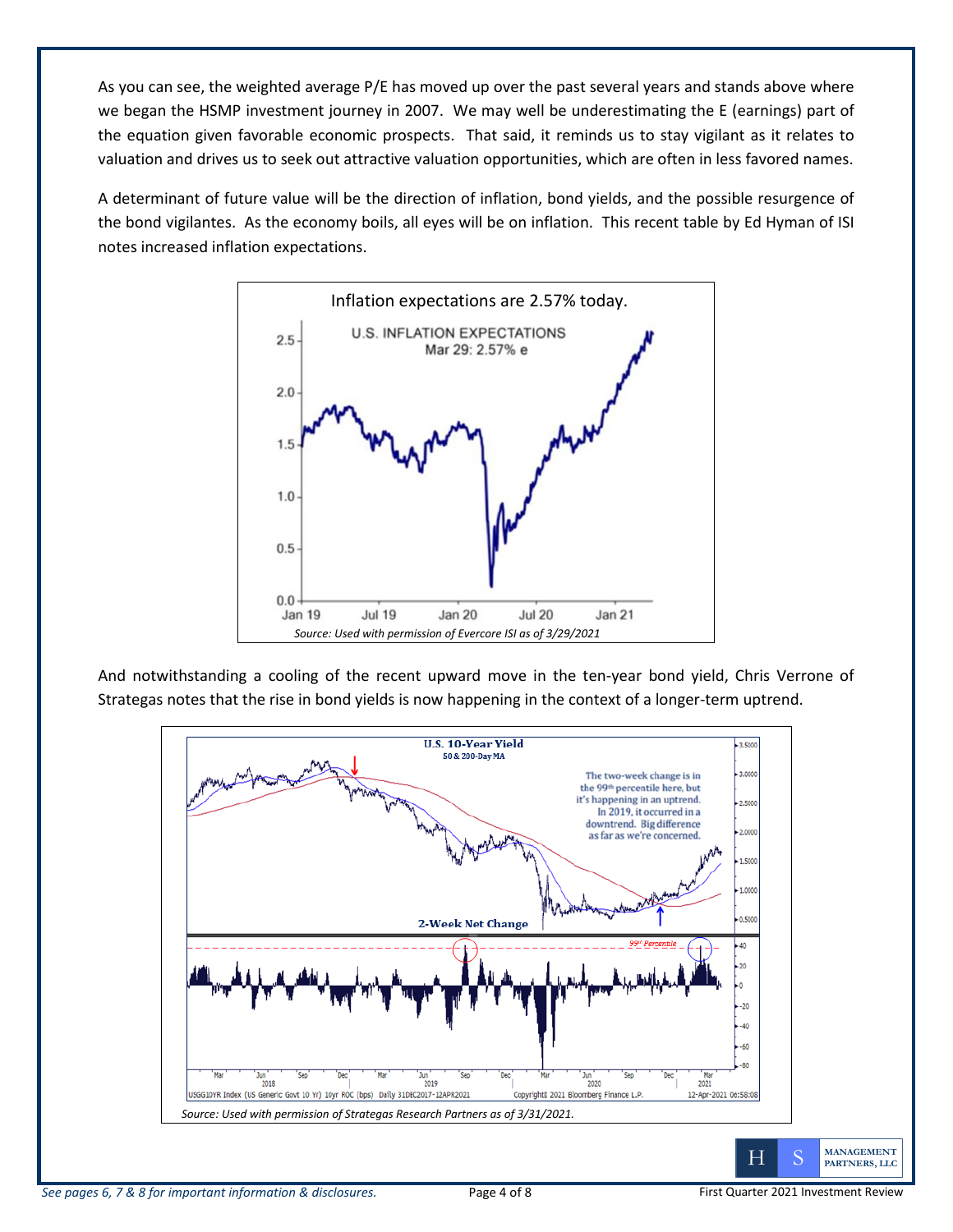The famed Democratic political strategist James Carville once noted that: "I used to think if there was reincarnation, I wanted to come back as the President or the Pope or a .400 baseball hitter. But now I want to come back as the bond market. You can intimidate everybody."

As the economy revs forward and inflation lifts its head, the bond market may push up long term rates and act as a brake. While Fed Chairman Powell insists that he is "not even thinking about thinking" about raising rates, the bond market may well force his hand earlier than he would desire. As we've seen in the past, removing accommodation is not easy and has led to taper tantrums around the world. From our perspective, we must be mindful that the possibility of higher bond yields can curb valuations – especially for the highest P/E names – and create dislocations in the market.

To that end, our year-end 2020 letter implored clients to watch their step and we still think that is the case. While we believe pockets of market speculation outlined earlier create outsized risk elsewhere, we like what we own and continue to find new opportunities. We forecast a healthy rise in portfolio earnings and cash flows over the next few years and find the valuation – while higher – still reasonable.

Since our inception, we have seen the growth in portfolio earnings drive portfolio values over time and we continue to believe that prospects for portfolio appreciation will largely be driven by earnings gains.



Thanks as always for your confidence in us. Stay safe, stay healthy, and we wish you all the best in the times ahead.

Sincerely,

Harry W. Segalas

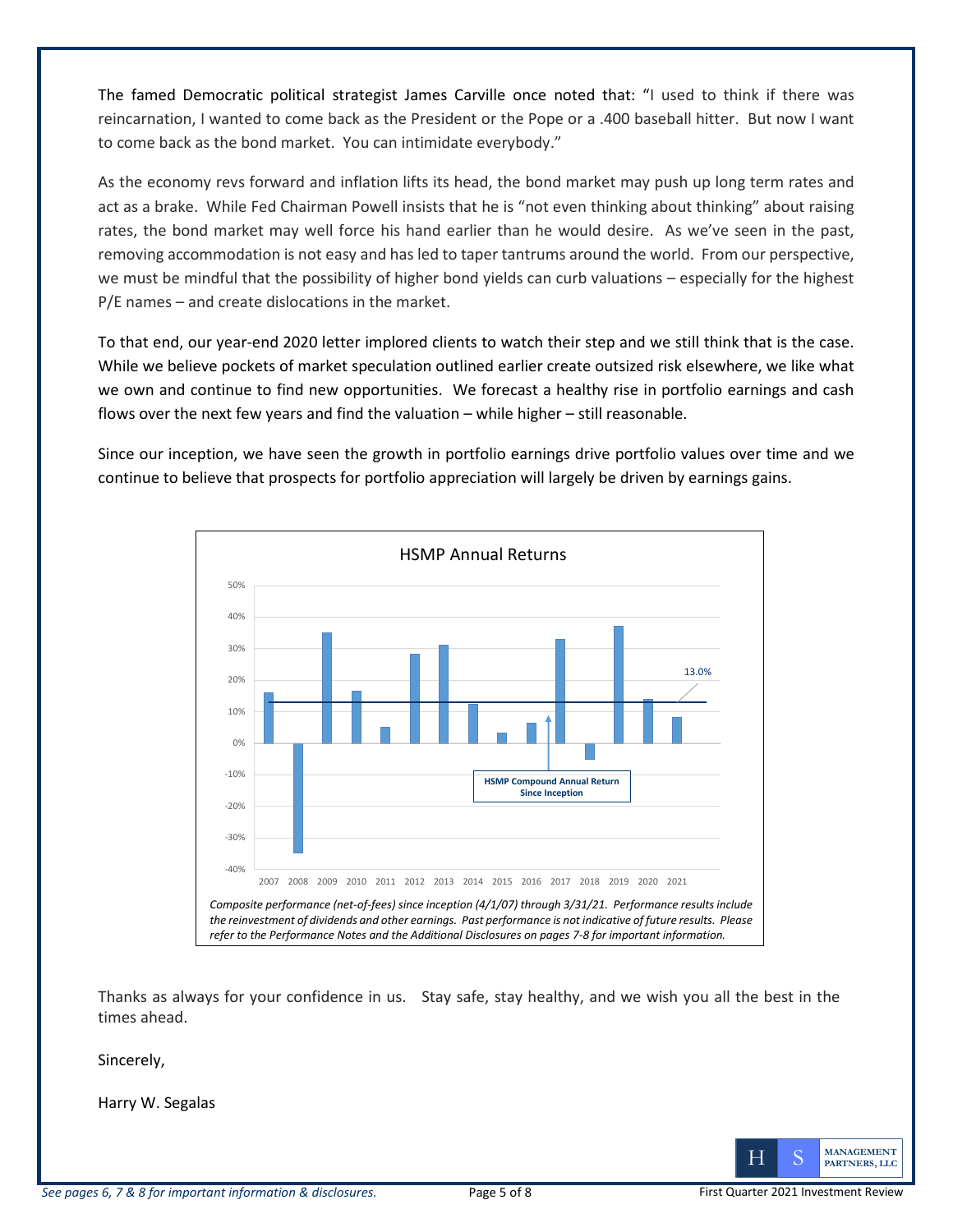# *Portfolio Profile (3/31/21)*

| <b>HSMP Composite Performance as of 3/31/21</b> |      |        |                              |                              |                                      |                                                       |                                                       |
|-------------------------------------------------|------|--------|------------------------------|------------------------------|--------------------------------------|-------------------------------------------------------|-------------------------------------------------------|
|                                                 | 1021 | 1 Year | 3 Years<br><b>Annualized</b> | 5 Years<br><b>Annualized</b> | <b>10 Years</b><br><b>Annualized</b> | <b>Since Inception</b><br>4/1/07<br><b>Annualized</b> | <b>Since Inception</b><br>4/1/07<br><b>Cumulative</b> |
| HSMP Composite (Net)                            | 8.3% | 63.2%  | 19.1%                        | 17.2%                        | 16.2%                                | 13.0%                                                 | 453.1%                                                |
| S&P 500 <sup>®</sup> Index                      | 6.2% | 56.4%  | 16.8%                        | 16.3%                        | 13.9%                                | 9.9%                                                  | 274.5%                                                |
| Russell 1000 <sup>®</sup> Growth Index          | 0.9% | 62.7%  | 22.8%                        | 21.1%                        | 16.6%                                | 12.8%                                                 | 438.0%                                                |

*Performance results are net-of-fees and include the reinvestment of dividends and other earnings. Past performance is not indicative of future results.* 



*Composite performance results since inception (4/01/07) through 3/31/21. Performance is net of fees and include the reinvestment of dividends and other earnings. Past performance is not indicative of future results.*

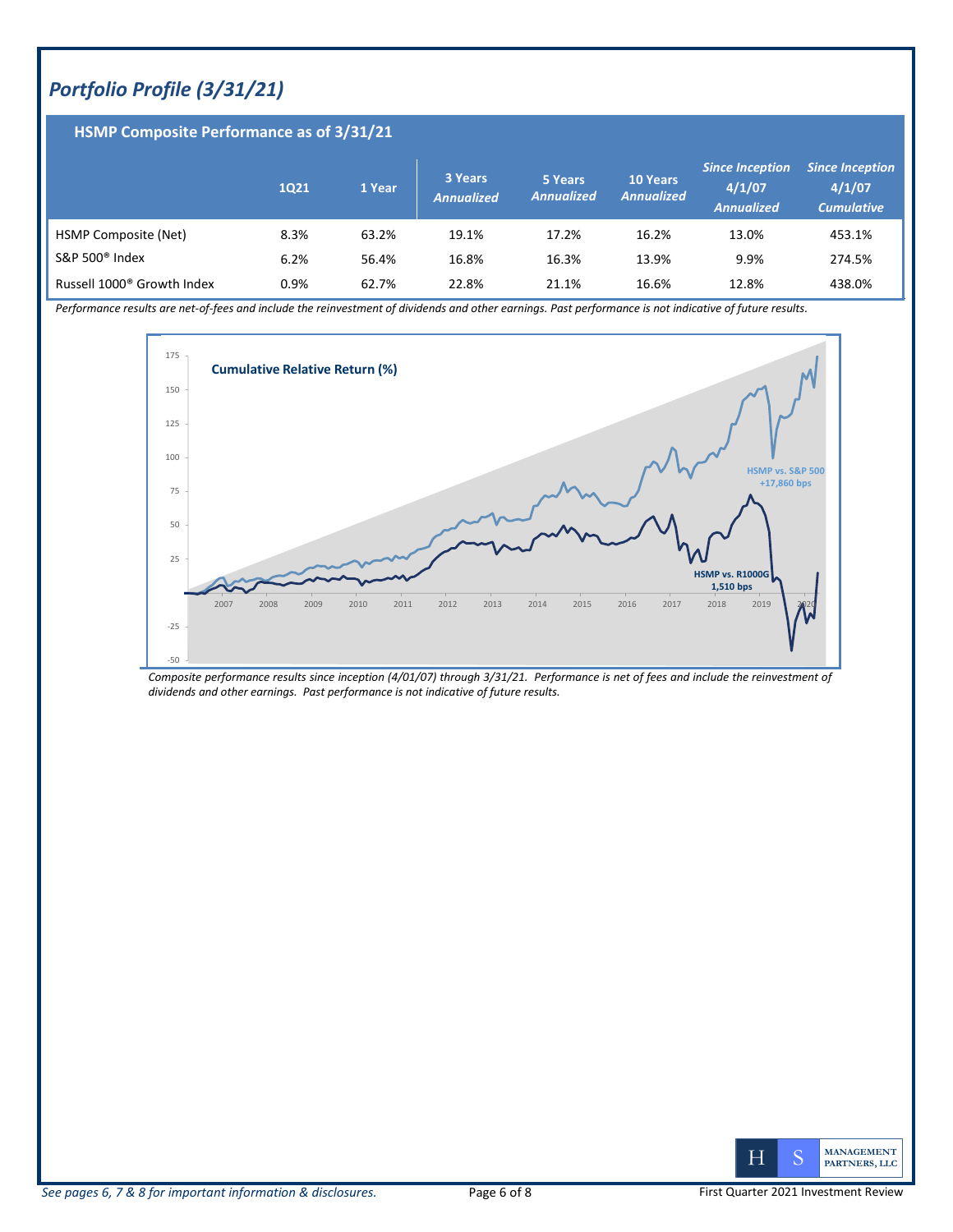#### **IMPORTANT DISCLOSURES**

When we use *HSMP*, *HS Management Partners*, or *Firm*, we mean HS Management Partners, LLC. This piece is written from the perspective of our Composite holdings, performance, and estimated metrics, and it does not refer to any specific client account (client accounts can have higher or lower performance than that shown here and can have some but not all of the holdings shown here). When we use Composite, we mean our HS Management Partners Concentrated Quality Growth Composite, and when we use our portfolio(s)/your portfolio(s), we mean client portfolios in general from our Composite perspective (see below regarding differences between the Composite and client portfolios/accounts and differences between client portfolios/accounts themselves). This piece represents our opinion as of 4/12/2021 based on our understanding of market conditions and publicly available information. It has forward-looking statements that are by their nature uncertain and based on our assumptions (such as when we refer to possible/future/estimated earnings, cash flows, earnings-per-share (EPS), growth rates, price-earnings ratios (P/E), market conditions, or portfolio/client portfolio outlook); there is no assurance that forward-looking statements will prove to be accurate as actual results and future events can differ materially from our assumptions. Some of the charts in this piece were obtained from the indicated third-party sources which we believe reliable, but we did not verify, nor do we guarantee the accuracy of this information. The performance shown should not be taken as an indication of how the Composite or a client account will perform in the future; past performance is not indicative of and does not guarantee future results. Investing in securities involves significant risks, including the risk of loss of the original amount invested. The information here is solely for illustration/discussion, is subject to change without notice, should not be construed as a recommendation to buy or sell any particular security, and should not be used as basis for making investment decisions.

HSMP claims compliance with the Global Investment Performance Standards (GIPS®). HS Management Partners, LLC is an independent SEC registered investment adviser (SEC registration does not imply any certain level of skill or training). The HS Management Partners Concentrated Quality Growth Composite includes all fully discretionary, actively managed, fee paying accounts (accounts that pay us an investment advisory fee even if they pay zero trading commissions) which employ our style of investing in 20-25 quality growth businesses. These accounts must have a market value exceeding \$500,000 at the time of initial inclusion in the Composite and have a market value exceeding \$300,000 to maintain inclusion. The U.S. Dollar is the currency used to express performance. For more information or for a copy of our fully compliant GIPS® Report and/or list of composite descriptions, please contact us at 212-888-0060.

Composite performance is presented net-of-fees (net of actual investment advisory fees and trading costs). In some instances, Composite performance is presented by itself on an absolute basis (i.e., without comparing it to any index or benchmark). In other instances, the Composite is compared to the Russell 1000® Growth Index and the S&P 500<sup>®</sup> Index as benchmarks for market context only. The Russell 1000 Growth Index is an unmanaged index that measures the performance of those Russell 1000<sup>®</sup> Index companies (largest 1,000 U.S. companies based on market capitalization) with higher price-to-book ratios and higher forecasted growth values. The S&P 500<sup>®</sup> Index is an unmanaged market capitalization-weighted index designed to measure performance of the broad domestic economy through changes in the aggregate market value of 500 stocks representing all major industries. There are meaningful differences between the Composite and each index that should be considered when comparing performance, such as in terms of composition, concentration and volatility (e.g., the Composite contains securities not represented in either or both indices and is much more concentrated than either index in terms of companies and sectors; the average market capitalization of companies in the Composite will likely differ from that of either index; and market or economic conditions can affect positively/negatively the Composite's performance but not the indices to the same extent). In addition, neither index bears fees and expenses and investors cannot invest directly in either of them. Furthermore, we do not seek to mimic any market index in our investment approach and do not maintain limits on industry or sector weightings.

Although most discretionary client accounts are included in the Composite and dispersion is typically low over time, not all client accounts are in the Composite, and even for those in the Composite, there can be dispersion, particularly for small client accounts and also when viewed over narrow time periods. Client account holdings and performance can deviate from our Composite (and not all client accounts are in the Composite) or from other client accounts (even within the same group and even when comparing different accounts of the same client), and also from the representative portfolio, for several reasons, such as: client restrictions, account type and size, timing and market conditions at an account's inception and contributions/withdrawals, timing and terms of trades, actual client investment advisory fees (or the lack thereof), and client directed brokerage/commission recapture instructions. In fact, small accounts generally experience higher dispersion from our Composite than large accounts primarily because they do not participate in trading/allocations/aggregations to the same extent as large accounts (in addition to the mentioned reasons for client account holdings and performance dispersion, actual participation in trade orders also depends on cash available in an account and on our imposed per-order share minimums, which typically range anywhere from 5 to 100 shares depending on the stock price). Also, while the investment merits of a given security drive our investment decision, we take into consideration the tax status of an account or group of accounts in certain instances when practicable under select circumstances (that being said, we are not a tax-efficient focused adviser and do not provide tax advice, and clients should consult with their own separate tax advisors in this regard). Furthermore, under our sole investment strategy (HSMP Concentrated Quality Growth Equity strategy) we provide investment advice on a discretionary basis (we make all the investment decisions and trade the accounts) and also on a non-discretionary basis in the form of model portfolios for use in multimanager products (we act as a non-discretionary sub-adviser and do not make the final investment decisions nor trade the accounts); therefore, certain information here (including holdings, performance, Composite, and investment strategy implementation) is not applicable to model portfolio clients as we have no control and do not monitor the implementation (complete, partial or not at all) of model portfolios, and the performance of model portfolio clients is not attributable to us.

We typically build a concentrated portfolio with a hard cap on company names and with an aim to keeping clients' capital nearly fully invested. Our investment advice is limited to domestic and foreign equity securities of publicly traded companies. Client accounts generally hold 20-25 companies, although in certain circumstances they may hold more or less names. We do not maintain limits on industry or sector weightings, and while we do limit portfolio positions by company, clients' portfolios are likely to be significantly concentrated by sector, industry and/or geography, among other factors. While we believe that our investment strategy will produce desired returns, there can be no assurance that we will achieve our investment objectives. We encourage you to refer to our Firm Brochure (which is available on our website—www.hsmanage.com—or upon request at 212-888-0060) for some material risks applicable to our investment strategy and additional information regarding our Firm.

In response to COVID-19 and in an effort to protect the safety of our team and the continuity of our critical business operations (making investment decisions, trading and settlement, and communicating with clients about the status of their accounts), our employees are working remotely, and we suspended business travel and replaced in-person meetings with conference calls and video chats. We have tested our capacity to operate remotely and we believe we can continue to perform our services, assuming that conditions do not worsen dramatically, that our team and close family members do not fall ill with COVID-19, that there are no significant disruptions to our key service providers, and that our team continues to have internet connectivity and phone access from home. Although our business continuity/disaster recovery plan aims to mitigate the impact of natural disasters or catastrophic events by maintaining critical business functions while keeping the safety of our employees first, no plan can guarantee the continuity of our operations in the presence of these events.